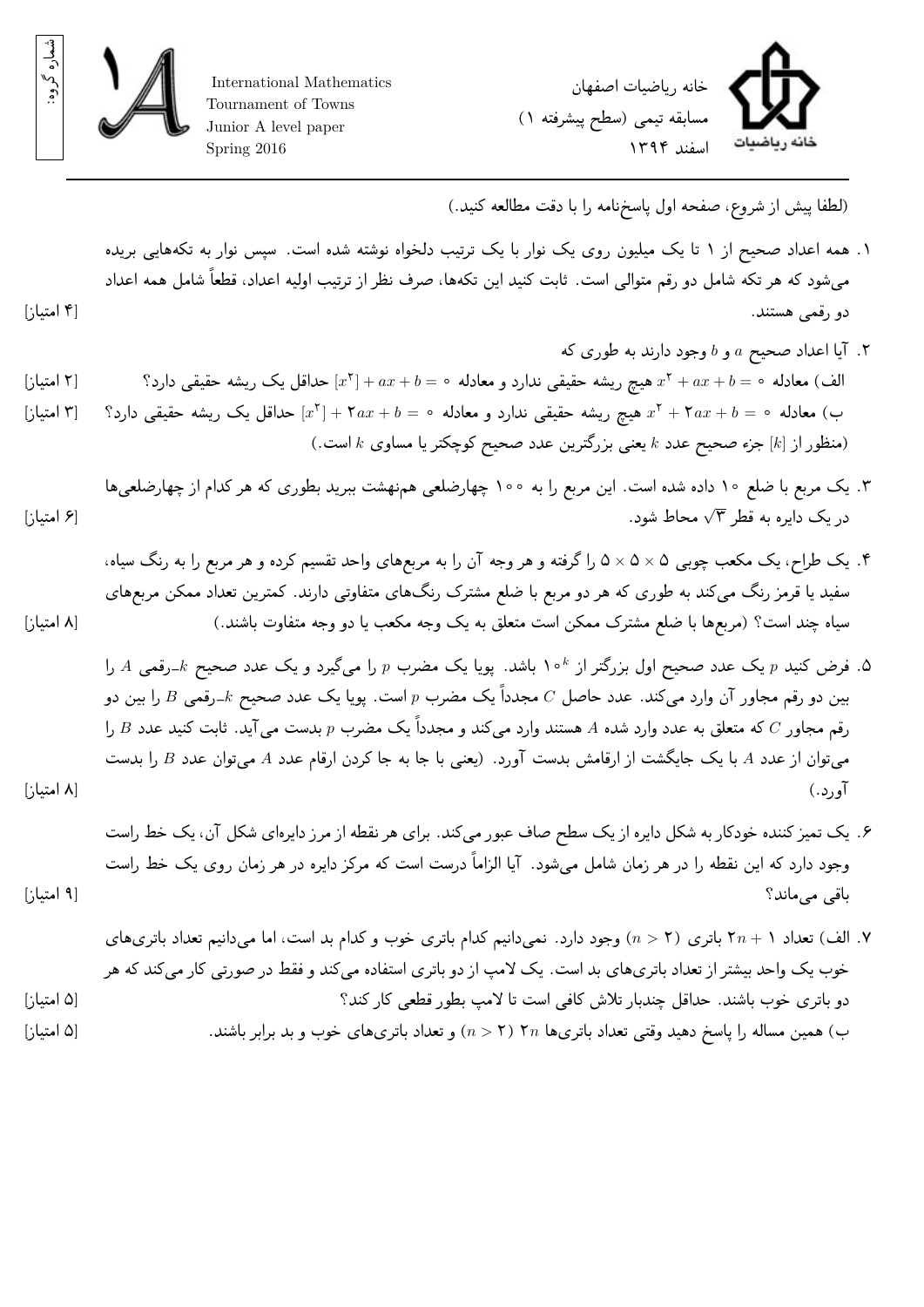

2

8

8

9

5

5

International Mathematics Tournament of Towns Junior A level paper Spring 2016



*(The result is computed from the three problems with the highest scores, the scores for the individual parts of a single problem are summed up.)*

points problems

- 4 1. All integers from 1 to one million are written on a tape in some arbitrary order. Then the tape is cut into pieces containing two consecutive digits each. Prove that these pieces contain all two-digit integers for sure, regardless of the initial order of integers.
	- 2. Do there exist integers *a* and *b* such that
	- a) the equation  $x^2 + ax + b = 0$  has no real roots, and the equation  $[x^2] + ax + b = 0$  has at least one real root?
- 3 b) the equation  $x^2 + 2ax + b = 0$  has no real roots, and the equation  $[x^2] + 2ax + b = 0$  has at least one real root?

(By [*k*] we denote the integer part of *k*, that is, the greatest integer not exceeding *k*.)

- 6 3. Given a square with side 10. Cut it into 100 congruent quadrilaterals such that each of them is inscribed into a circle with diameter  $\sqrt{3}$ .
	- 4. A designer took a wooden cube 5 *×* 5 *×* 5, divided each face into unit squares and painted each square black, white or red so that any two squares with a common side have different colours. What is the least possible number of black squares? (Squares with a common side may belong to the same face of the cube or to two different faces.)
	- 5. Let p be a prime integer greater than  $10<sup>k</sup>$ . Pete took some multiple of p and inserted a k-digit integer  $A$  between two of its neighbouring digits. The resulting integer  $C$  was again a multiple of *p*. Pete inserted a *k*-digit integer *B* between two of neighbouring digits of *C* belonging to the inserted integer *A*, and the result was again a multiple of *p*. Prove that the integer *B* can be obtained from the integer *A* by a permutation of its digits.
	- 6. An automatic cleaner of the disc shape has passed along a plain floor. For each point of its circular boundary there exists a straight line that has contained this point all the time. Is it necessarily true that the center of the disc stayed on some straight line all the time?
		- 7.
		- a) There are  $2n+1$   $(n>2)$  batteries. We don't know which batteries are good and which are bad but we know that the number of good batteries is greater by 1 than the number of bad ones. A lamp uses two batteries, and it works only if both batteries are good. What is the least number of attempts sufficient to make the lamp work for sure?
	- b) The same problem but the total number of batteries is 2*n* (*n >* 2) and the numbers of good and bad batteries are equal.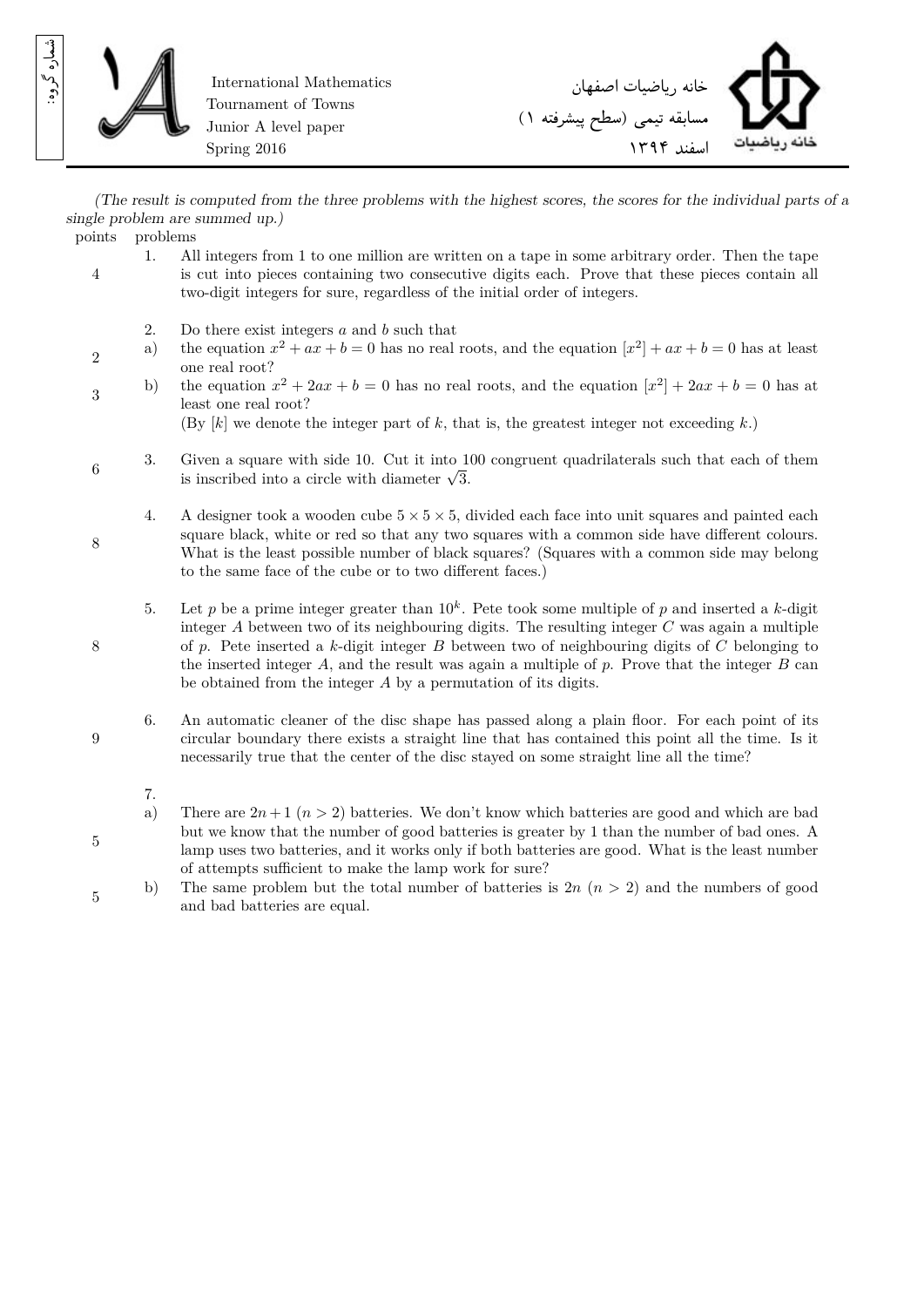

International Mathematics Tournament of Towns Senior A level paper Spring 2016



(لطفا پيش از شر وع، صفحه اول پاسخنامه را با دقت مطالعه کنيد.)

- .۱ همه اعداد صحیح از ۱ تا یک میلیون ر وی یک نوار با یک ترتیب دلخواه نوشته شده است. سپس نوار به تکههایی بریده میشود که هر تکه شامل دو رقم متوالی است. ثابت کنید این تکهها، صرف نظر از ترتیب اولیه اعداد، قطعاً شامل همه اعداد دو رقمی هستند. [۴ امتیاز]
- .۲ یک مربع با ضلع ۱۰ داده شده است. این مربع را به ۱۰۰ چهارضلعی همنهشت ببرید بطوری که هر کدام از چهارضلعیها *√* محاط شود. در یک دایره به قطر ۳ [۵ امتیاز]
- .۳ فرض کنید *M* وسط ضلع *AC* از یک مثلث متساوی الساقین *ABC* باشد (*BC* = *AB*(. نقاط *E* و *F* به ترتیب ر وی اضلاع *AB* و *BC* انتخاب شدهاند بهطوری که *CF*= *̸ AE* و *α* = *MEF* = ∠*FMC*∠. مقدار *AEM* ∠را تعیین کنید. [۶ امتیاز]
- .۴ ۶۴ شهر در یک کشور وجود دارد و برخی از جفت شهرها با جادهبه هم متصل شدهاند ولی ما نمیدانیم کدام جفتها. ما میتوانیم هر جفت از شهرها را انتخاب کرده و سوال کنیم آیا با جاده بهم وصلاند یا نه. هدف ما این است که بفهمیم آیا میتوان با استفاده از جادهها بین هر دو شهر سفر کرد. ثابت کنید هیچ الگور یتمی وجود ندارد که بتواند این کار را با کمتر از ۲۰۱۶ سوال انجام دهد. [۸ امتیاز]
- .۵ ر وی یک تختهسیاه تعدادی چندجملهای از درجه ۳۷ نوشته شده است که در هر کدام ضریب بزرگترین درجه برابر یک است. در ابتدا همه ضرایب هر چندجملهای نامنفی هستند. در هر حرکت میتوانیم یک جفت چندجملهای *f* و *g* را پاک کنیم و آن را با یک جفت چندجملهای دیگر <sup>۱</sup>*f* و <sup>۱</sup>*g* از درجه ۳۷ با ضریب بزرگترین درجه یک جایگزین میکنیم، بهطوری که یا *g* + *f* = <sup>۱</sup>*g* + <sup>۱</sup>*f* یا *fg* = <sup>۱</sup>*g*۱*f*. ثابت کنید غیرممکن است بعد از چندبار تکرار این حرکت، همه چندجملهایهای ر وی تختهسیاه ۳۷ ر یشه مثبت متمایز داشته باشند. [۸ امتیاز]
- .۶ یک وار وخوان کلمهای است که وقتی مستقیم یا برعکس خوانده میشود، یکی است. الف) نامتناهی کارت با کلمههای *abc*، *bca* و *cab* وجود دارد. یک کلمه با استفاده از این کارتها بهصورت زیر ساخته میشود. کلمه اول یک کارت دلخواه است. در هر گام یا یک کارت را (از چپ یا راست) به کلمه موجود میچسبانیم یا بین دو تا از حروف آن را میبریم و یک کارت بین دو بخش میچسبانیم تا یک کلمه جدید بدست آید. آیا می توان با این روش یک وار وخوان درست کرد؟ [۴ امتیاز] ب) تعداد نامتناهی کارت قرمز با کلمات *abc*، *bca* و *cab* و کارت آبی با کلمات *cba*، *acb* و *bac* وجود دارند. یک وار وخوان از این کارتها با ر وش توضیح داده شده در الف بدست آمده است. آیا لزوماً تعداد کارتهای آبی و قرمز استفاده شده برابر است؟ [۶ امتیاز]
- .۷ یک سیاره کر وی دارای طول استوای برابر با یک است. ر وی این سیاره قرار است *N* مسیر دوار به طول ۱ ساخته شود که هرکدام برای تعدادی قطار استفاده میشود. قطارها باید سرعت ثابت مثبت و یکسان داشته باشند و هرگز متوقف نمیشوند و باهم برخورد نمیکنند. بیشترین مجموع طول همه قطارها چقدر است؟ قطارها کمانهایی با عرض صفر هستند که نقاط انتهایی آنها حذف شدهاند (بنابراین اگر فقط نقاط انتهای دو کمان منطبق باشند برخورد اتفاق نیفتاده است). مساله را برای مقادیر زیر حل کنید. الف) ۳ = *N*.] ۴ امتیاز] ب) ۴ = *N*.] ۶ امتیاز]